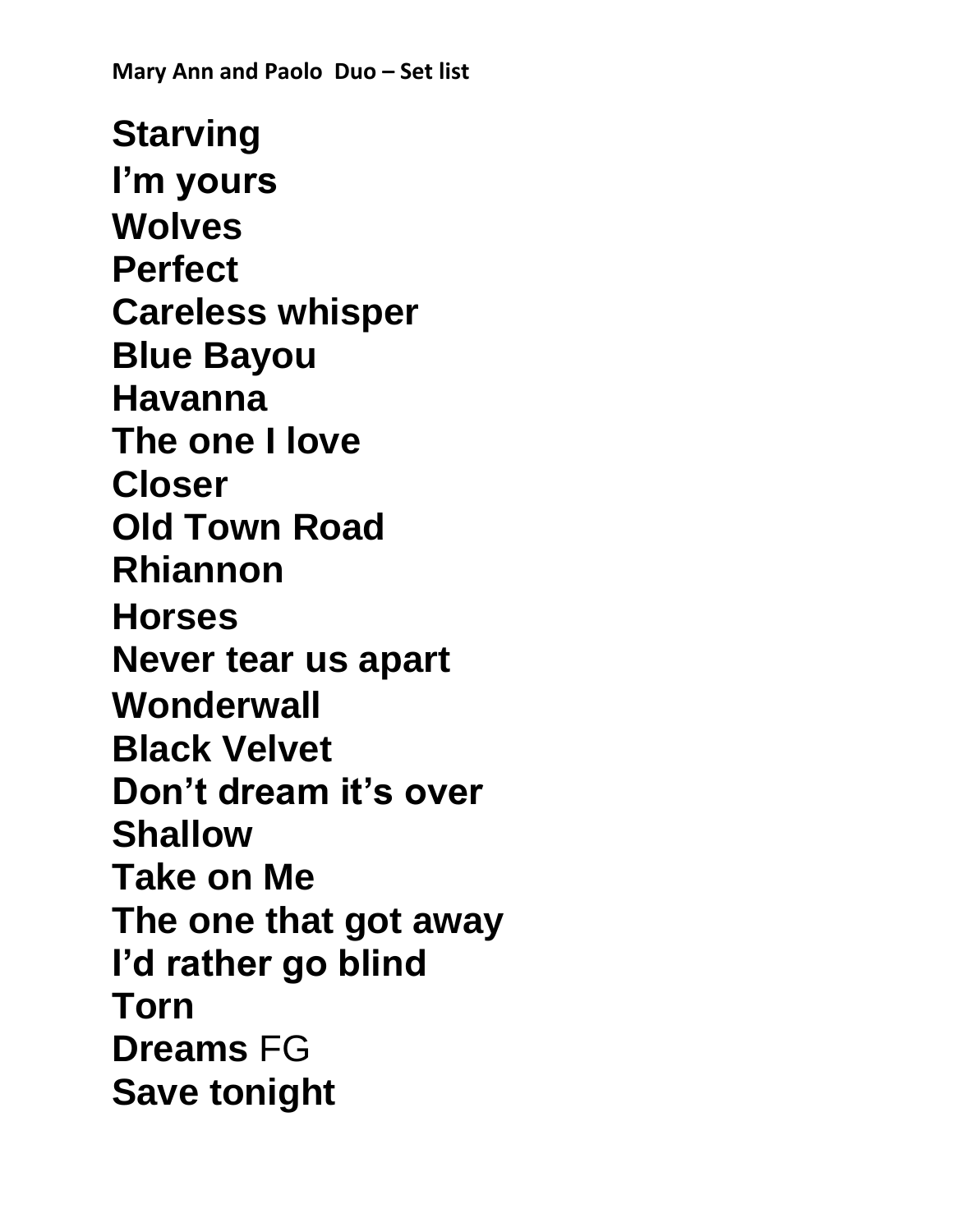**Can't feel my face Have you ever seen rain? Bad Moon Rising Lies Valerie Be the one Moves like Jagger Get Lucky Cranberries – Dreams Billy Jean New Rules Close to me Nothing sweet about me Let it Be Sweet but Psycho 8 Days a week Feel it still Tainted Love Hey Jude Hello What's up? Bizarre Love Triangle**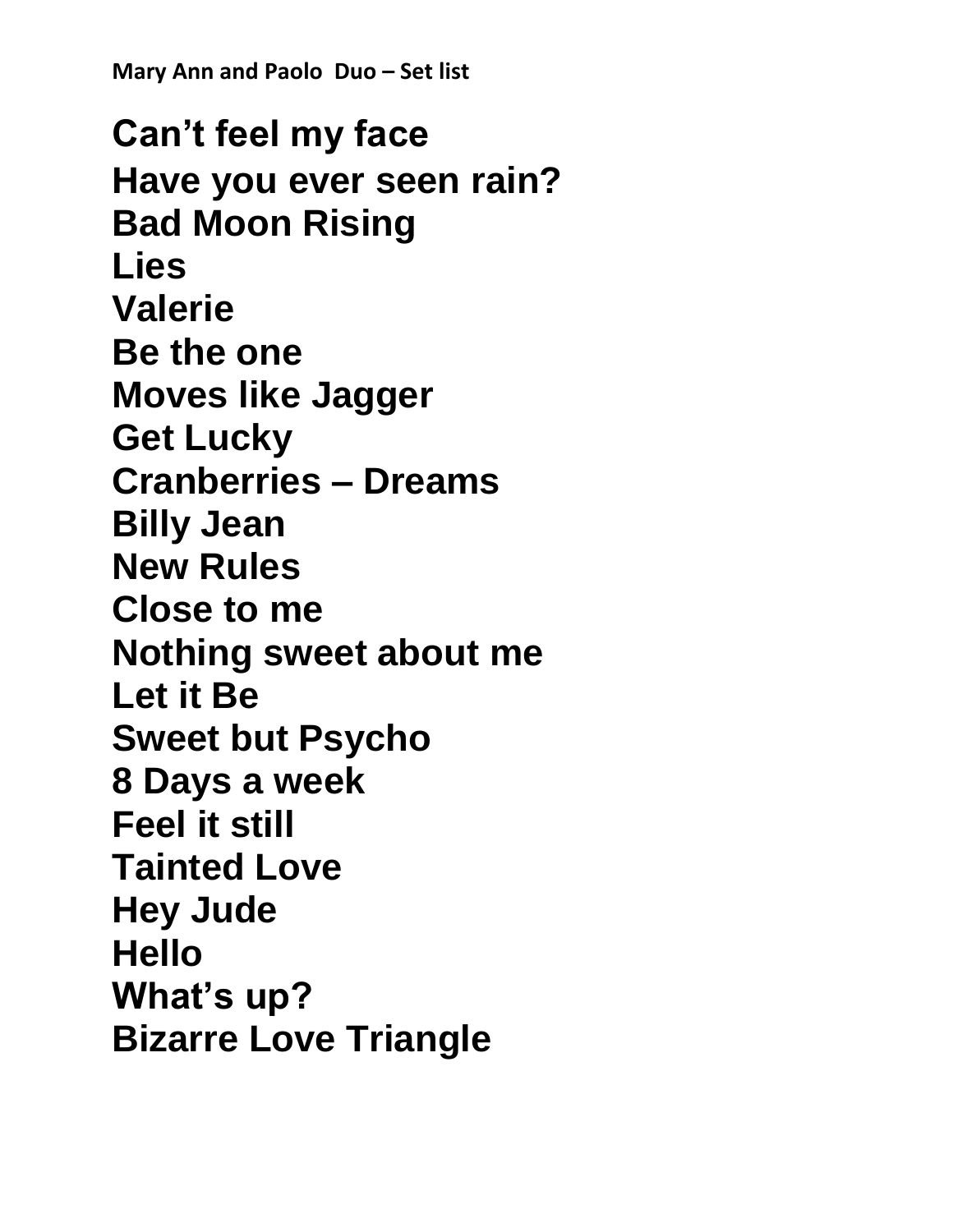**Ode to my family Rockabye Alone Solo First Cut is deepest Everywhere Despacito Brown eyed girl Senorita Zombie Can't Help Falling in Imagine Halo What if God Rolling in the deep Hotel California Stand by me**-**Still the one Head over Feet I will survive**-**Knocking on Heavens Door Wonderful Tonight I will always love you**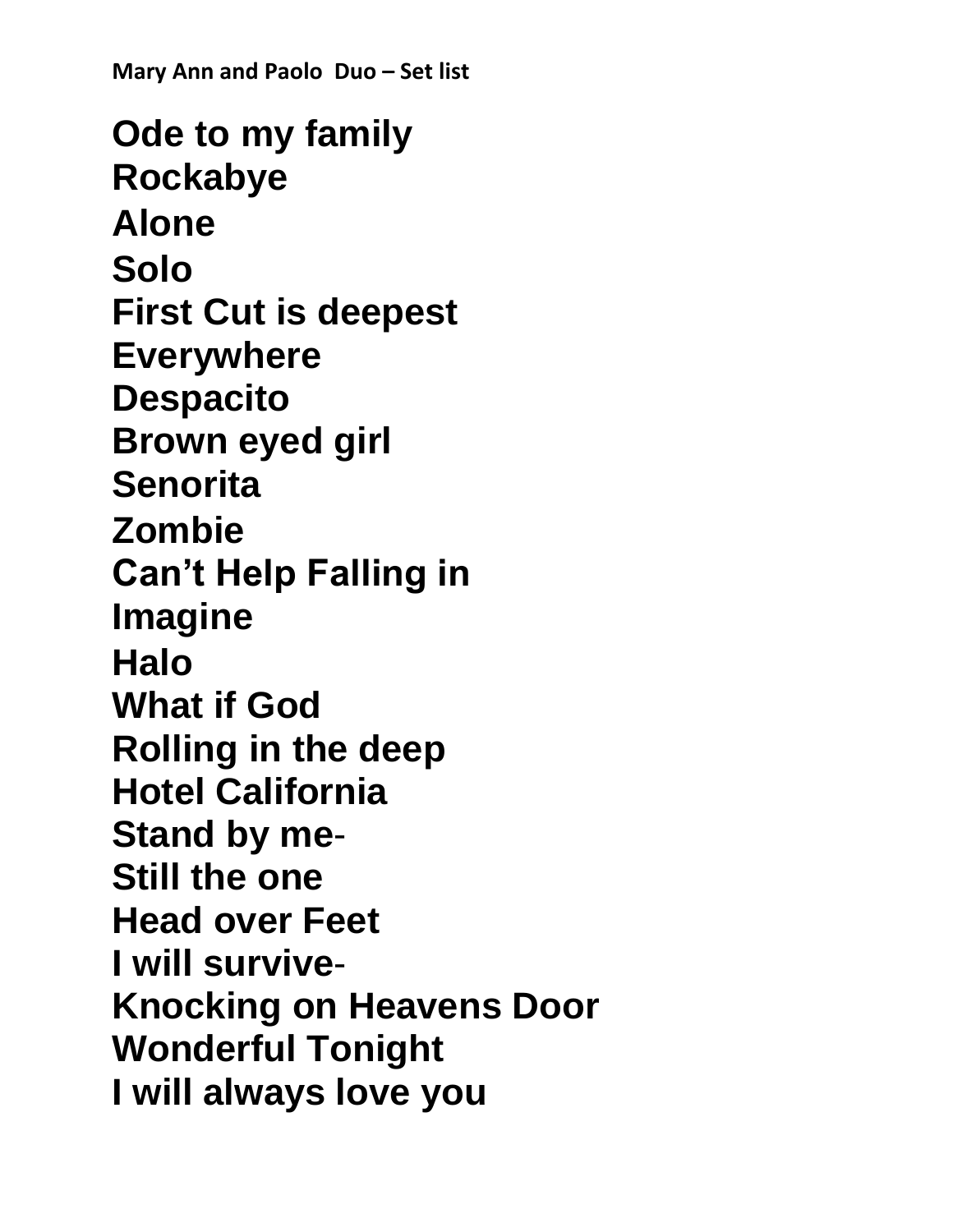**I wanna Feel Dance Soul Horse with no name Forget You Rude magic Love me tender Buses and trains Lover All of me You were meant for me** 

**Songs with backing Tracks 8 Days a week Bad moon rising**-**Have you ever rain?**- **Brown eyed girl Nutbush Blue suede shoes Get Lucky Jailhouse rock Dancing Queen**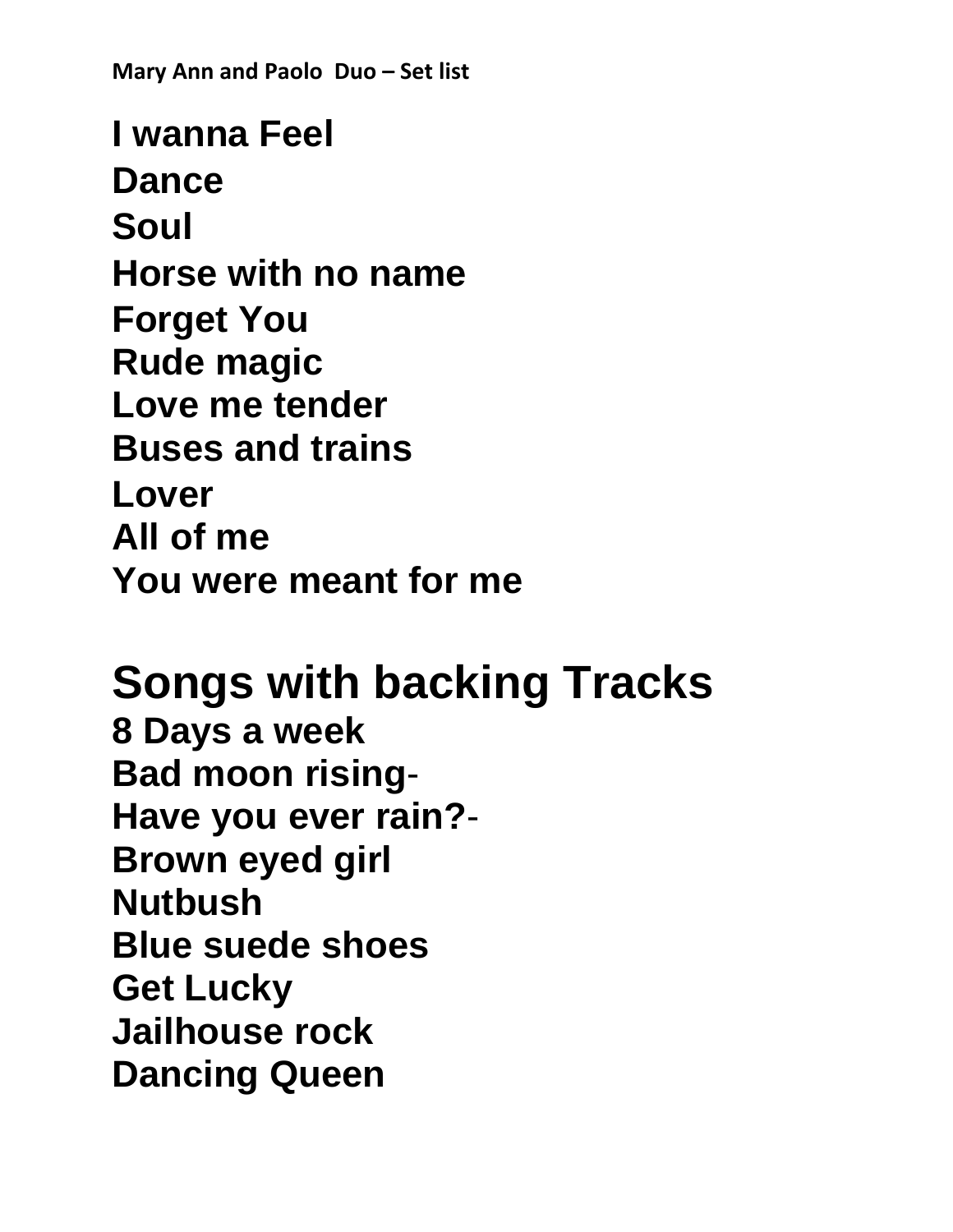**Waterloo Play that funky music Locked out of heaven Johnny B Goode Come together I will survive**-**Hot stuff-Moves like Jagger Crazy little thing called love Walking on sunshine Hard Day's Night**-**Twist and Shout Oh Darling Mamma Mia I Saw her standing Feel it still I got a feeling Like a Virgin Obladi Oblada Always remember us this way Side to side Tainted Love Proud Mary**